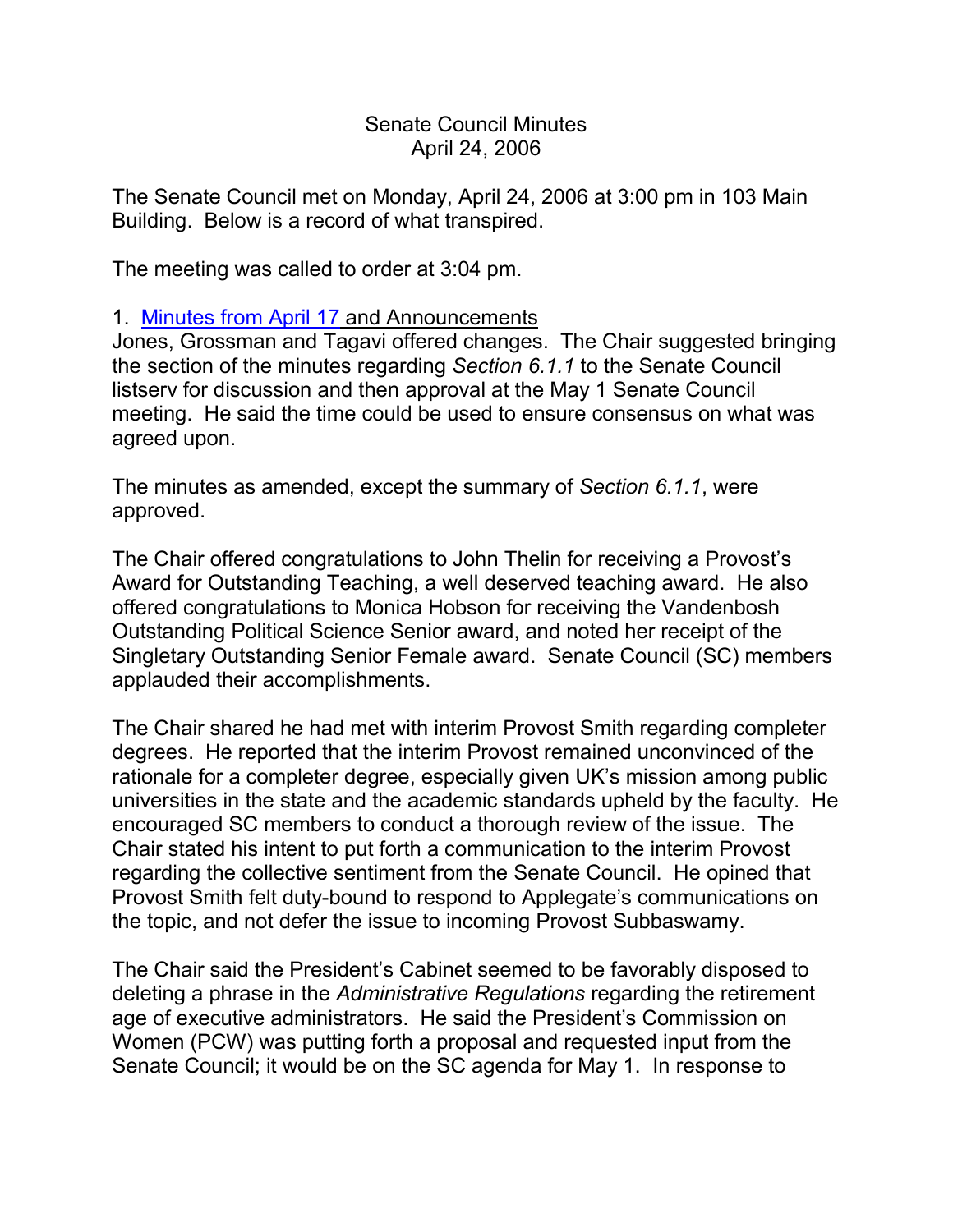Lesnaw, the Chair confirmed that the Senate Council would secure the specific proposal from the PCW for review prior to the May 1 meeting.

The Chair asked Senate Rules and Elections Committee (SREC) chair Jones to update SC members on nominees for academic area advisory committees (AAAC). Jones replied that a forceful email communication to college faculty councils resulted in some nomination activity over the weekend. He asked that AAAC nominations be added to the May 1 agenda. The Chair stated that nominees for the Joint Senate Council/Staff Senate Committee on Employee Issues (JCEI) would also be on the agenda for May 1. The Chair also noted that he met with faculty trustees Jeff Dembo and Roy Moore and President Todd earlier in the day and believed the JCEI could play a productive role in a variety of areas, including the issues of salaries and merit compensation. The President also indicated a continuing interest the issue of tuition remission. The Chair asked for three to four names for the JCEI. He said Staff Senate Chair Dippery had obtained commitments from three of the four staff employees who had been nominated. Brief discussion confirmed the continued value and need for such a committee.

Grossman asked about the idea previously discussed regarding a breakfast with President Todd. The Chair said the President had indicated his receptivity to the idea. The Chair referred to a past interest in meeting with incoming Provost Subbaswamy; he said he was hoping for a commitment from the incoming Provost to attend a breakfast with the President or at a separate meeting.

Lesnaw alerted SC members to one omission in the Chair's list of congratulations earlier in the meeting, that of the Chair's recent election to the Board of Trustees. She offered her heartfelt congratulations. SC members concurred with applause. The Chair offered his thanks to those that voted for him. He said it was a close race and that Moore would be difficult to replace.

## 2. [New Minor: Folklore & Mythology](http://www.uky.edu/USC/New/SCAgendas/20060417/New%20Minor%20Folklore%20and%20Mythology_SC.pdf)

The Chair introduced Jay Francis, who was speaking on behalf of the proposal. The Chair again offered his apologies that due to lengthy discussion on another agenda item, time had run out at the April 17 meeting, postponing a review of the new minor until the  $24<sup>th</sup>$ .

Guest Francis stated that the new minor stemmed from the amalgamation of various language departments. There were already folklore and mythology classes offered in the Departments of German, Russian and Classics, so the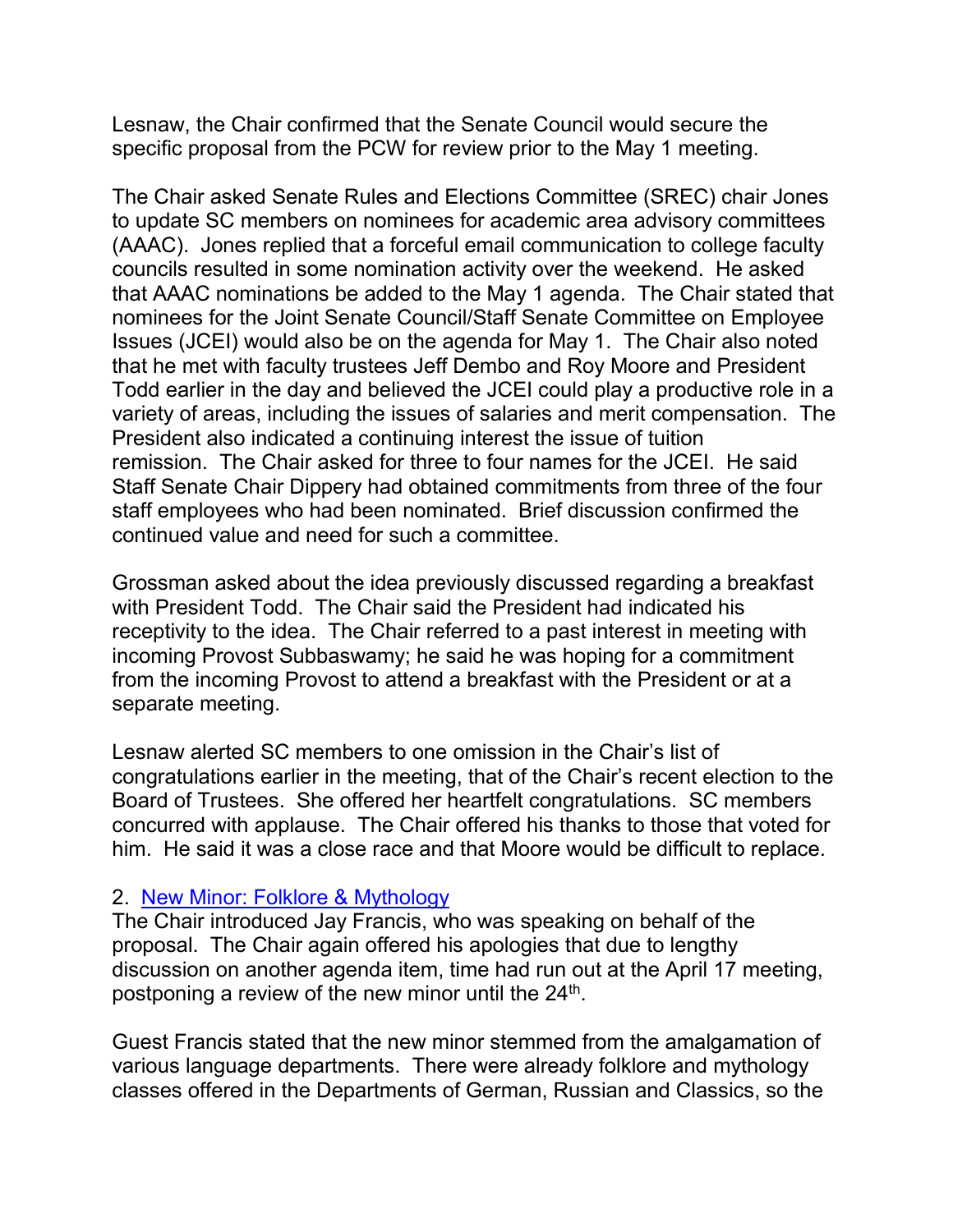decision was made to combine the various strengths of the departments into one program. It also solidified the deliberately chosen new name of the Department of Modern and Classical Languages, Literatures and Cultures, all of which are inextricably tied together in a topic such as folklore and mythology. Francis explained that there was a desire to have a core of classes from the department, but also offer an interdisciplinary perspective. There was a hope it could be expanded to include Chinese, Japanese and Arabic/Islamic courses, when appropriate courses in those areas were developed.

In response to a question from the Chair, the Senate's Academic Programs Committee (SAPC) chair Grossman stated that there was absolutely no controversy surrounding the proposal. Tagavi asked about the two new courses (GER 363 and MCL 270) mentioned in the new minor. Francis thought that the courses in question had been approved this semester. Tagavi suggested the new minor be approved contingent upon approval of the new courses GER 363 and MCL 270. Tagavi also asked about the "advisor approval" phrase regarding specific courses listed in the "Minor Electives" list. Francis indicated that the content of certain courses depended upon the instructor. The intent was to restrict students to courses with syllabi most amenable to the minor topic. Grossman said that only courses with "(topic appropriate)" needed to be approved by the advisor. Tagavi suggested utilizing an asterisk to better indicate that only some of the courses required an advisor's approval. Francis agreed to the change.

Grabau wondered about the "Minor Prerequisites," expressing concern that those courses were actually minor courses. He opined that pre-minor courses were those offering fundamental material as a foundation for what was to come. He thought those courses listed should be defined as part of the minor requirements. Francis replied that the study of folklore and mythology was a unique phenomenon of culture, not well suited to an introductory course. Francis went on to say that CLA 100, CLA 135 and GER 103 would offer a student a broad overview and orientation, hopefully enough to give a sense of the minor. In response to another question from Grabau, Francis stated that students were lining up for these types of courses, and that there were enrollments of over 600 students in CLA 100 and CLA 135, alone. Another motivation behind the creation of the minor was to draw increased attention to the department and a hope to tangentially increase the interest in the study of languages.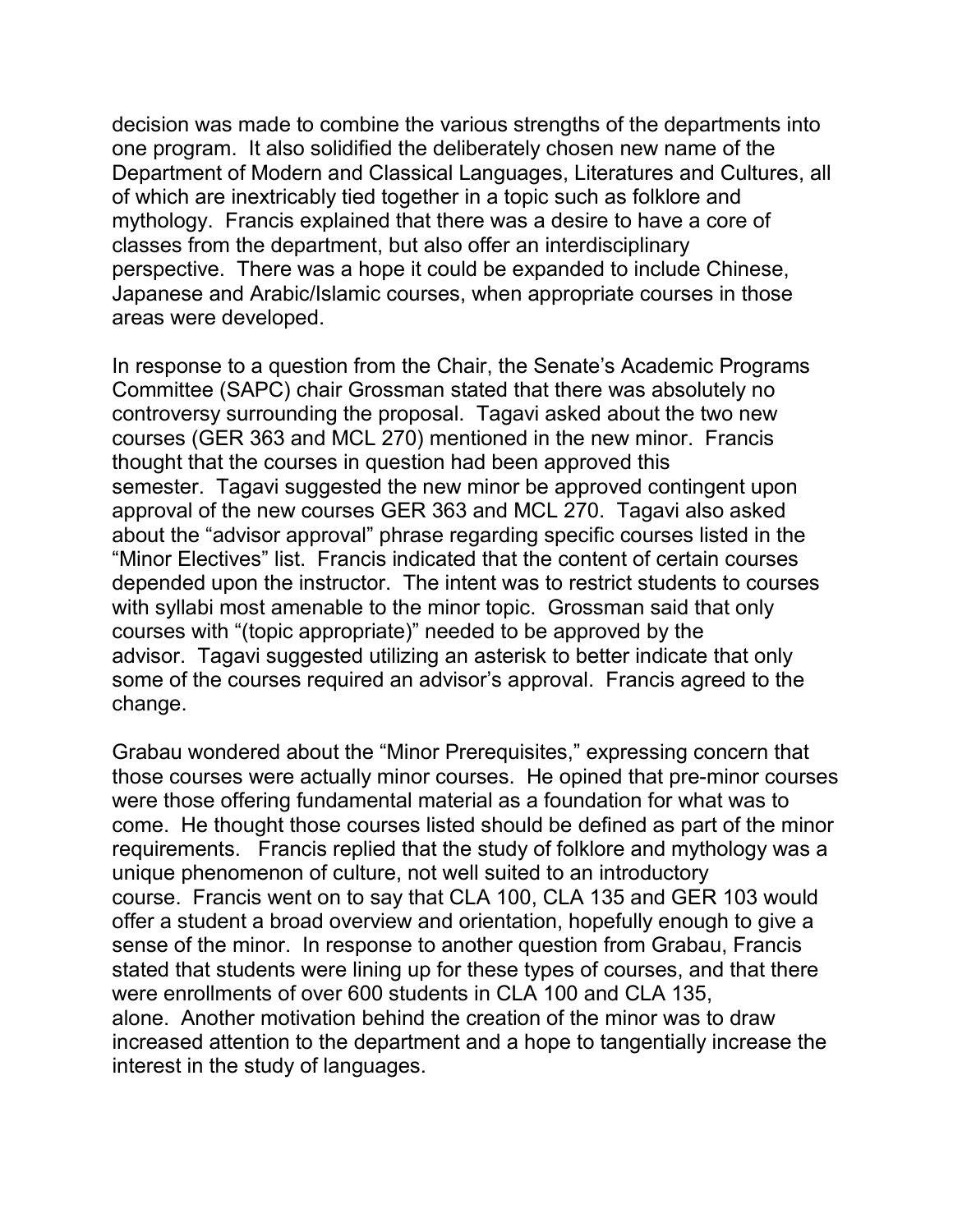In response to Michael, Francis confirmed that all courses involved in the minor would be taught in English. Grabau explained that some of the course titles included "(in English)" in the formal course title. Baxter noted that with the extensive list of minor electives, the department would have to update the Bulletin each year with course additions and deletions. He suggested including a statement requiring one additional elective course chosen from a list approved by the department, which would save a lot of time maintaining up-to-date information. Francis agreed to the suggestion, and added that the list from advisors would incorporate Tagavi's suggestion to asterisk those courses needing advisor's approval.

In response to a couple of questions, Francis elaborated on the area of exploration being limited to mainly Western and hegemonic influences. There was a desire within the department to expand to include other cultural emphases, such as those of East Asia, South Asia and Islamic areas, when those courses are created. Frances also pointed out the inclusion of coursework emphasizing the subversive nature of folklore and mythology and the ease in which folklore and mythology can criticize and rebuke the culture from which it is driven.

Hobson asked if the phrasing in the "Total Hours Required" section was meant to indicate that the minor was restricted to students in the College of Arts and Sciences. Francis stated that the foreign language requirement phrasing was meant to indicate the necessity of fulfilling the Arts and Sciences language requirement, not to restrict enrollment to only students of the College of Arts and Sciences. He said he would make the language clearer.

There being no further discussion, the Chair called for a **vote** to approve the new minor in Folklore and Mythology, contingent upon the approval of GER 363 and MCL 270, and including the suggested changes, all of which Francis agreed to. The **motion passed**unanimously.

## 3. Postmortems on Completer Degree Conversation

Senate Council members engaged in extensive discussion regarding completer degrees. Randall **moved** that the Chair be charged with developing a tentative communication intended for the Provost, but that the communication be discussed at the May 1 Senate Council meeting, before being sent to the Office of the Provost. Tagavi **seconded**. A **vote** was taken on the motion, which **passed** unanimously.